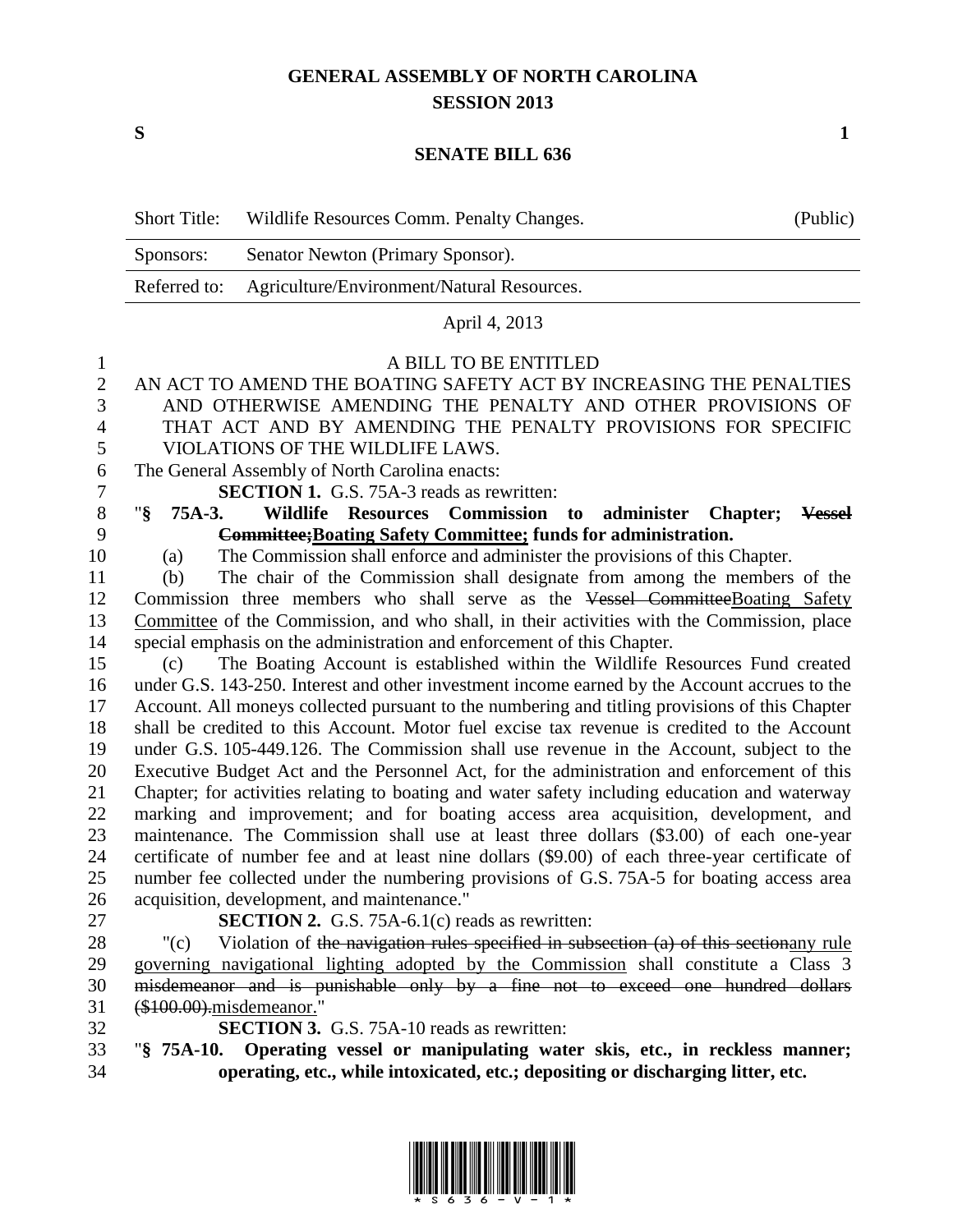|                  | <b>General Assembly of North Carolina</b>                                                                                                                                                   | <b>Session 2013</b> |
|------------------|---------------------------------------------------------------------------------------------------------------------------------------------------------------------------------------------|---------------------|
| $\mathbf{1}$     | No person shall operate any motorboat or vessel, or manipulate any water skis,<br>(a)                                                                                                       |                     |
| $\boldsymbol{2}$ | surfboard, or similar device on the waters of this State in a reckless or negligent manner so as                                                                                            |                     |
| 3                | to endanger the life, limb, or property of any person.                                                                                                                                      |                     |
| $\overline{4}$   | No person shall manipulate any water skis, surfboard, nonmotorized vessel, or<br>(b)                                                                                                        |                     |
| 5                | similar device on the waters of this State while under the influence of an impairing substance.                                                                                             |                     |
| 6                | No person shall operate any vessel while underway on the waters of this State:<br>(b1)                                                                                                      |                     |
| $\tau$           | While under the influence of an impairing substance, or<br>(1)                                                                                                                              |                     |
| 8                | After having consumed sufficient alcohol that the person has, at any relevant<br>(2)                                                                                                        |                     |
| 9                | time after the boating, an alcohol concentration of 0.08 or more.                                                                                                                           |                     |
| 10               | The fact that a person charged with violating this subsection is or has been legally<br>(b2)                                                                                                |                     |
| 11               | entitled to use alcohol or a drug is not a defense to a charge under subsections (b) and (b1) of                                                                                            |                     |
| 12               | this section. The relevant definitions contained in G.S. 20-4.01 shall apply to subsections (b),                                                                                            |                     |
| 13               | $(b1)$ , and $(b2)$ of this section.                                                                                                                                                        |                     |
| 14               | A person who violates a provision of subsection $(a)$ , $(b)$ , or $(b)$ subsection $(a)$ or $(b)$<br>(b3)                                                                                  |                     |
| 15               | of this section is guilty of a Class 2 misdemeanor.                                                                                                                                         |                     |
| 16               | A person who violates subsection (b1) of this section is guilty of a Class 2<br>(b4)                                                                                                        |                     |
| 17               | misdemeanor, punishable by a fine of not less than two hundred fifty dollars (\$250.00).                                                                                                    |                     |
| 18               | No person shall place, throw, deposit, or discharge or cause to be placed, thrown,<br>(c)                                                                                                   |                     |
| 19               | deposited, or discharged on the waters of this State or into the inland lake waters of this State,                                                                                          |                     |
| 20               | any litter, raw sewage, bottles, cans, papers, or other liquid or solid materials which render the                                                                                          |                     |
| 21               | waters unsightly, noxious, or otherwise unwholesome so as to be detrimental to the public                                                                                                   |                     |
| 22               | health or welfare or to the enjoyment and safety of the water for recreational purposes.                                                                                                    |                     |
| 23               | No person shall place, throw, deposit, or discharge or cause to be placed, thrown,<br>(d)                                                                                                   |                     |
| 24               | deposited, or discharged on the waters of this State or into the inland lake waters of this State                                                                                           |                     |
| 25               | any medical waste as defined by G.S. 130A-290 which renders the waters unsightly, noxious,                                                                                                  |                     |
| 26               | or otherwise unwholesome so as to be detrimental to the public health or welfare or to the                                                                                                  |                     |
| 27               | enjoyment and safety of the water for recreational purposes.                                                                                                                                |                     |
| 28               | A person who willfully violates subsection (d) of this section is guilty of a Class 1<br>(e)                                                                                                |                     |
| 29               | misdemeanor. A person who willfully violates subsection (d) of this section and in so doing                                                                                                 |                     |
| 30               | releases medical waste that creates a substantial risk of physical injury to any person who is not                                                                                          |                     |
| 31               | a participant in the offense is guilty of a Class F felony which may include a fine not to exceed                                                                                           |                     |
| 32               | fifty thousand dollars (\$50,000) per day of violation."                                                                                                                                    |                     |
| 33               | <b>SECTION 4.</b> G.S. 75A-13.3 reads as rewritten:                                                                                                                                         |                     |
| 34               | A person who is the lawful owner of a personal watercraft or a person having<br>"(b1)                                                                                                       |                     |
| 35<br>36         | control of a personal watercraft who knowingly allows a person under 16 years of age who<br>operates operate a personal watercraft in violation of the provisions of subsection (b) of this |                     |
| 37               | section is guilty of an infraction as provided in G.S. 14-3.1."                                                                                                                             |                     |
| 38               | <b>SECTION 5.</b> G.S. 75A-16.2 reads as rewritten:                                                                                                                                         |                     |
| 39               | "§ 75A-16.2. Boating safety education required.                                                                                                                                             |                     |
| 40               | No person shall operate a vessel with a motor of 10 horsepower or greater on the<br>(a)                                                                                                     |                     |
| 41               | public waters of this State unless the operator has met the requirements for boating safety                                                                                                 |                     |
| 42               | education.                                                                                                                                                                                  |                     |
| 43               | A person shall be considered in compliance with the requirements of boating safety<br>(b)                                                                                                   |                     |
| 44               | education if the person does one of the following:                                                                                                                                          |                     |
| 45               | Completes and passes the boating safety course instituted by the Wildlife<br>(1)                                                                                                            |                     |
| 46               | Resources Commission under G.S. 75A-16.1 or another boating safety                                                                                                                          |                     |
| 47               | course that is approved by the National Association of State Boating Law                                                                                                                    |                     |
| 48               | Administrators (NASBLA) and accepted by the Wildlife Resources                                                                                                                              |                     |
| 49               | Commission;                                                                                                                                                                                 |                     |
| 50               | Passes a proctored equivalency examination that tests the knowledge of<br>(2)                                                                                                               |                     |
| 51               | information included in the curriculum of an approved course;                                                                                                                               |                     |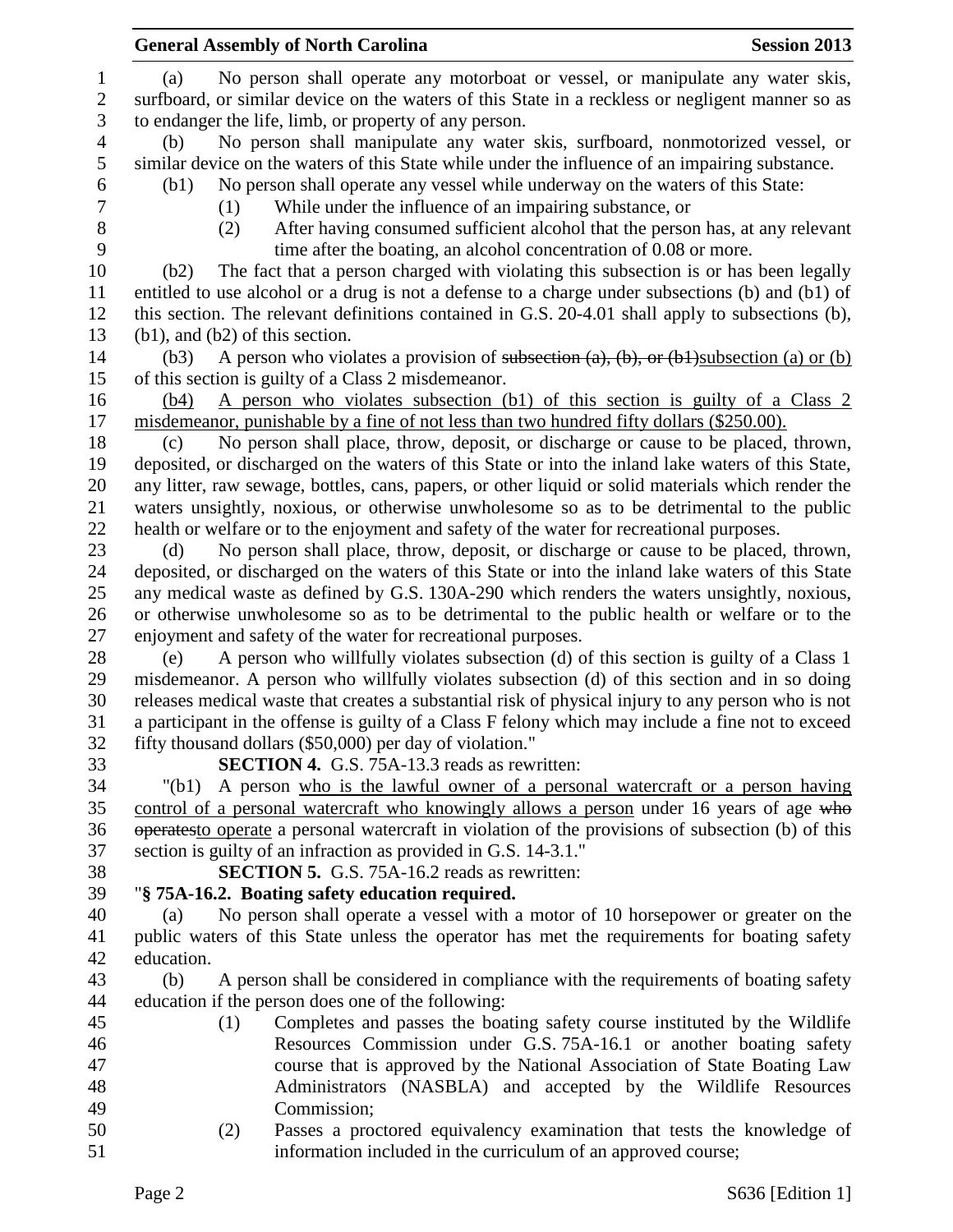|                             |      | <b>General Assembly of North Carolina</b>                                                                                                           | <b>Session 2013</b> |
|-----------------------------|------|-----------------------------------------------------------------------------------------------------------------------------------------------------|---------------------|
|                             | (3)  | Possesses a valid or expired license to operate a vessel issued to maritime                                                                         |                     |
|                             |      | personnel by the United States Coast Guard;                                                                                                         |                     |
|                             | (4)  | Possesses a State-approved nonrenewable temporary operator's certificate to                                                                         |                     |
|                             |      | operate a vessel for 90 days that was issued with the certificate of number                                                                         |                     |
|                             |      | for the vessel, if the boat was new or was sold with a transfer of ownership;                                                                       |                     |
|                             | (5)  | Possesses a rental or lease agreement from a vessel rental or leasing business                                                                      |                     |
|                             |      | that lists the person as the authorized operator of the vessel;                                                                                     |                     |
|                             |      |                                                                                                                                                     |                     |
|                             | (6)  | Properly displays Commission-issued dealer registration numbers during the<br>demonstration of the vessel;                                          |                     |
|                             | (7)  | Operates the vessel under onboard direct supervision of a person who is at<br>least 18 years of age and who meets the requirements of this section; |                     |
|                             | (8)  | Demonstrates that he or she is not a resident, is temporarily using the waters                                                                      |                     |
|                             |      | of this State for a period not to exceed 90 days, and meets any applicable                                                                          |                     |
|                             |      | boating safety education requirements of the state or nation of residency;                                                                          |                     |
|                             | (9)  | Has assumed operation of the vessel due to the illness or physical                                                                                  |                     |
|                             |      | impairment of the initial operator, and is returning the vessel to shore in                                                                         |                     |
|                             |      | order to provide assistance or care for the operator;                                                                                               |                     |
|                             | (10) | Is registered as a commercial fisherman or a person who is under the                                                                                |                     |
|                             |      | onboard direct supervision of a commercial fisherman while operating the                                                                            |                     |
|                             |      | commercial fisherman's boat; or                                                                                                                     |                     |
|                             | (11) | Provides proof that he or she is at least 26 years of age was born before                                                                           |                     |
|                             |      | January 1, 1988.                                                                                                                                    |                     |
|                             |      | Any person who operates a vessel with a motor of 10 horsepower or greater on the waters                                                             |                     |
|                             |      | of this State shall, upon the request of a law enforcement officer, present to the officer a                                                        |                     |
|                             |      | certification card or proof that the person has complied with the provisions of this section.                                                       |                     |
| (c)                         |      | Any person who violates a provision of this section or a rule adopted pursuant to                                                                   |                     |
|                             |      | this section is guilty of an infraction, as provided in G.S. 14-3.1. The court shall assess court                                                   |                     |
|                             |      | costs for each violation but shall not assess a penalty-G.S. 14-3.1, and shall pay a fine of fifty                                                  |                     |
|                             |      | dollars (\$50.00). A person may not be convicted of violating this section if, when tried for the                                                   |                     |
|                             |      | offense, the person produces in court a certification card or proof that the person has completed                                                   |                     |
|                             |      | and passed a boating safety course in compliance with subdivision $(b)(1)$ of this section.                                                         |                     |
| (d)                         |      | No unit of local government shall enact any ordinance or rule relating to boating                                                                   |                     |
|                             |      | safety education, and this law preempts all existing ordinances or rules.                                                                           |                     |
| (e)                         |      |                                                                                                                                                     |                     |
|                             |      | An operator of a personal watercraft on the public waters of this State remains                                                                     |                     |
|                             |      | subject to any more specific provision of law found in G.S. 75A-13.3."<br><b>SECTION 6.</b> G.S. 75A-18 reads as rewritten:                         |                     |
| "§ 75A-18. Penalties.       |      |                                                                                                                                                     |                     |
|                             |      |                                                                                                                                                     |                     |
| (a)                         |      | Except as otherwise provided, a person who violates a provision of this Article or                                                                  |                     |
|                             |      | who violates a rule adopted under authority of this Chapter-is guilty of a Class 3 misdemeanor                                                      |                     |
|                             |      | and shall only be subject to a fine not to exceed two hundred and fifty dollars (\$250.00) for                                                      |                     |
|                             |      | each violation. This limitation shall not apply in a case where a more severe penalty is                                                            |                     |
| prescribed in this Chapter. |      |                                                                                                                                                     |                     |
| (b)                         |      | through (e) Repealed by Session Laws 2006-185, s. 1.                                                                                                |                     |
| (f)                         |      | Except as otherwise provided in this Chapter, a person who violates a rule adopted                                                                  |                     |
|                             |      | by the Commission under the authority of this Chapter is guilty of an infraction, as provided in                                                    |                     |
|                             |      | G.S. 14-3.1, and shall pay a fine of fifty dollars (\$50.00). A person convicted of an infraction                                                   |                     |
|                             |      | under this Chapter shall not be assessed court costs."                                                                                              |                     |
|                             |      | <b>SECTION 7.</b> G.S. 113-294 reads as rewritten:                                                                                                  |                     |
|                             |      | "§ 113-294. Specific violations.                                                                                                                    |                     |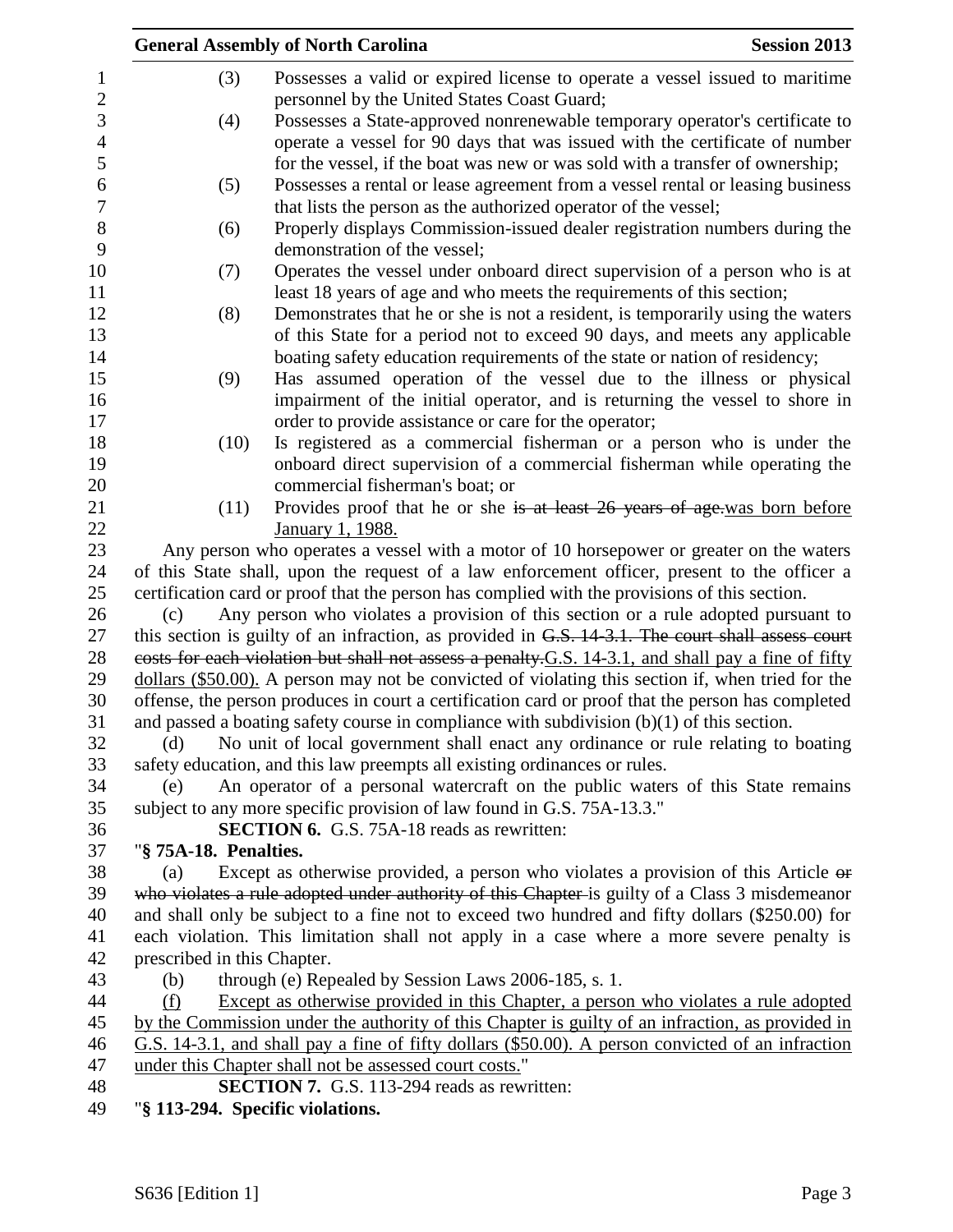|                | <b>General Assembly of North Carolina</b>                                                                                                                                                 | <b>Session 2013</b> |
|----------------|-------------------------------------------------------------------------------------------------------------------------------------------------------------------------------------------|---------------------|
| 1              | Any person who unlawfully sells, possesses for sale, or buys any wildlife is guilty of<br>(a)                                                                                             |                     |
| $\overline{2}$ | a Class 2 misdemeanor, punishable by a fine of not less than two hundred fifty dollars                                                                                                    |                     |
| 3              | (\$250.00) unless a greater penalty is prescribed for the offense in question.                                                                                                            |                     |
| $\overline{4}$ | Any person who unlawfully sells, possesses for sale, or buys any deer or wild turkey<br>(b)                                                                                               |                     |
| 5              | is guilty of a Class 2 misdemeanor, punishable by a fine of not less than two hundred fifty                                                                                               |                     |
| 6              | dollars (\$250.00) five hundred dollars (\$500.00) in addition to such other punishment                                                                                                   |                     |
| $\tau$         | prescribed for the offense in question.                                                                                                                                                   |                     |
| 8              | Any person who unlawfully takes, possesses, or transports any wild turkey is guilty<br>(c)                                                                                                |                     |
| 9              | of a Class 2 misdemeanor, punishable by a fine of not less than two hundred fifty dollars                                                                                                 |                     |
| 10             | (\$250.00) in addition to such other punishment prescribed for the offense in question.                                                                                                   |                     |
| 11             | Any person who unlawfully takes, possesses, transports, sells, possesses for sale, or<br>(c1)                                                                                             |                     |
| 12             | buys any bear or bear part is guilty of a Class 1 misdemeanor, punishable by a fine of not less                                                                                           |                     |
| 13             | than two thousand dollars (\$2,000) in addition to such other punishment prescribed for the                                                                                               |                     |
| 14             | offense in question. Each of the acts specified shall constitute a separate offense.                                                                                                      |                     |
| 15             | Any person who unlawfully takes, possesses, transports, sells, possesses for sale, or<br>(c2)                                                                                             |                     |
| 16             | buys any cougar (Felis concolor) is guilty of a Class 1 misdemeanor, unless a greater penalty is                                                                                          |                     |
| 17             | prescribed for the offense in question.                                                                                                                                                   |                     |
| 18             | Any person who unlawfully takes, possesses, or transports any elk from<br>(c3)                                                                                                            |                     |
| 19             | State-owned land is guilty of a Class 1 misdemeanor, punishable by a fine of not less than two                                                                                            |                     |
| 20             | thousand five hundred dollars (\$2,500) in addition to such other punishment prescribed for the                                                                                           |                     |
| 21             | offense in question.                                                                                                                                                                      |                     |
| 22             | Any person who unlawfully takes, possesses, or transports any deer is guilty of a<br>(d)                                                                                                  |                     |
| 23             | Class 3 misdemeanor, punishable by a fine of not less than one hundred dollars (\$100.00) two                                                                                             |                     |
| 24             | hundred fifty dollars (\$250.00) in addition to such other punishment prescribed for the offense                                                                                          |                     |
| 25             | in question.                                                                                                                                                                              |                     |
| 26             | Any person who unlawfully takes, possesses, or transports any deer from land that<br>(d1)                                                                                                 |                     |
| 27<br>28       | has been posted in accordance with the provisions of G.S. 14-159.7 without written permission<br>of the landowner, lessee, or the agent of the landowner or lessee is guilty of a Class 2 |                     |
| 29             | misdemeanor, punishable by a fine of not less than five hundred dollars (\$500.00).                                                                                                       |                     |
| 30             | Any person who unlawfully takes deer between a half hour after sunset and a half<br>(e)                                                                                                   |                     |
| 31             | hour before sunrise with the aid of an artificial light is guilty of a Class 2 misdemeanor,                                                                                               |                     |
| 32             | punishable by a fine of not less than two hundred fifty dollars (\$250.00) five hundred dollars                                                                                           |                     |
| 33             | $($500.00)$ in addition to such other punishment prescribed for the offense in question.                                                                                                  |                     |
| 34             | Any person who unlawfully takes, possesses, transports, sells, or buys any beaver,<br>(f)                                                                                                 |                     |
| 35             | or violates any rule of the Wildlife Resources Commission adopted to protect beavers, is guilty                                                                                           |                     |
| 36             | of a Class 3 misdemeanor, unless a greater penalty is prescribed for the offense in question.                                                                                             |                     |
| 37             | Any person who unlawfully takes wild animals or birds from or with the use of a<br>(g)                                                                                                    |                     |
| 38             | vessel equipped with a motor or with motor attached is guilty of a Class 2 misdemeanor, unless                                                                                            |                     |
| 39             | a greater penalty is prescribed for the offense in question.                                                                                                                              |                     |
| 40             | Any person who willfully makes any false or misleading statement in order to<br>(h)                                                                                                       |                     |
| 41             | secure for himself or another any license, permit, privilege, exemption, or other benefit under                                                                                           |                     |
| 42             | this Subchapter to which he or the person in question is not entitled is guilty of a Class 1                                                                                              |                     |
| 43             | misdemeanor.                                                                                                                                                                              |                     |
| 44             | Any person who violates any provision of G.S. 113-291.6, regulating trapping, is<br>(i)                                                                                                   |                     |
| 45             | guilty of a Class 2 misdemeanor, unless a greater penalty is prescribed for the offense in                                                                                                |                     |
| 46             | question.                                                                                                                                                                                 |                     |
| 47             | Any person who unlawfully sells, possesses for sale, or buys a fox, or who takes any<br>(i)                                                                                               |                     |
| 48             | fox by unlawful trapping or with the aid of any electronic calling device is guilty of a Class 2                                                                                          |                     |
| 49             | misdemeanor, unless a greater penalty is prescribed for the offense in question.                                                                                                          |                     |
| 50             | Repealed by Session Laws 1995, c. 209, s. 1.<br>(k)                                                                                                                                       |                     |